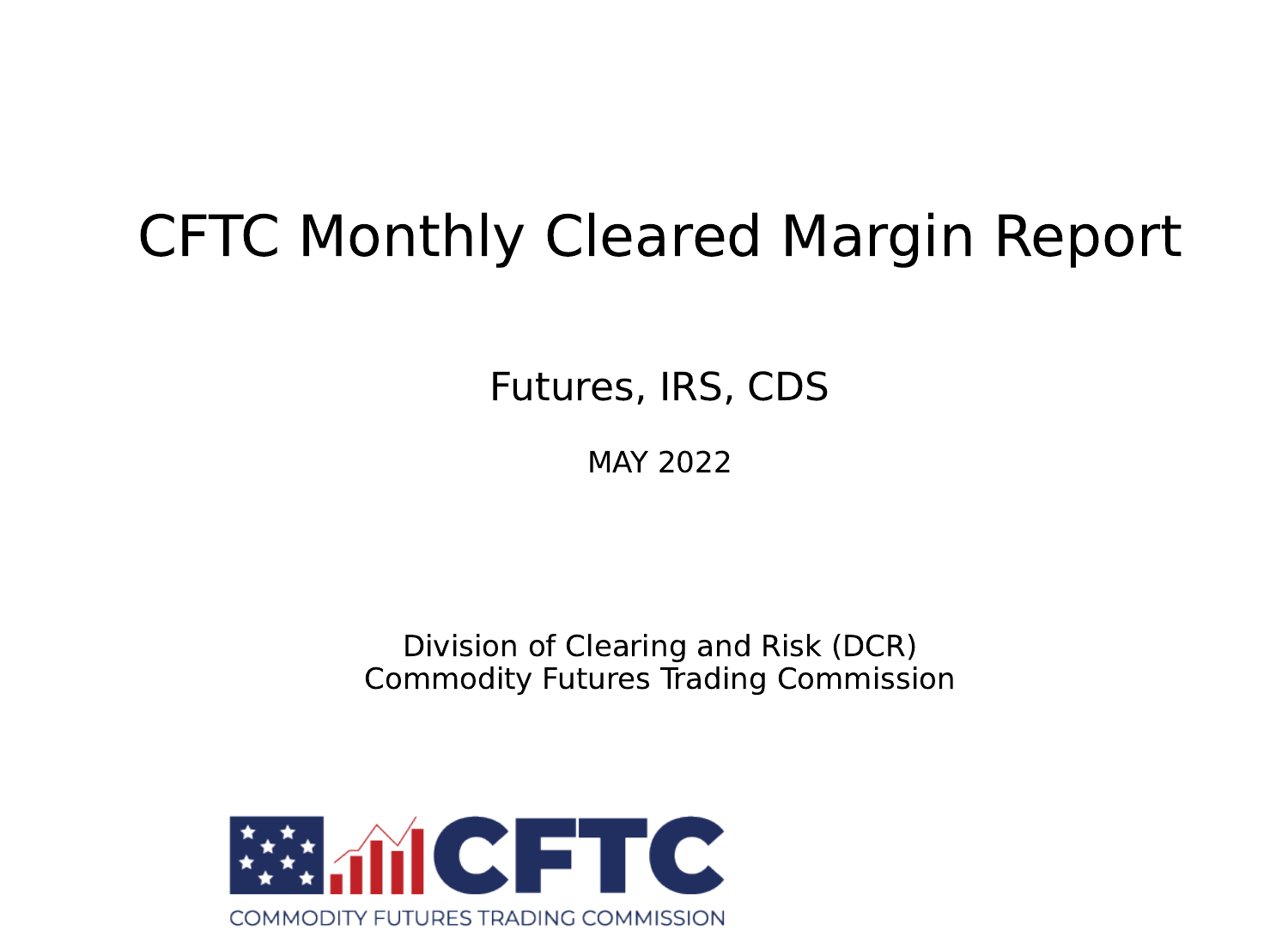Initial Margin Requirements\*

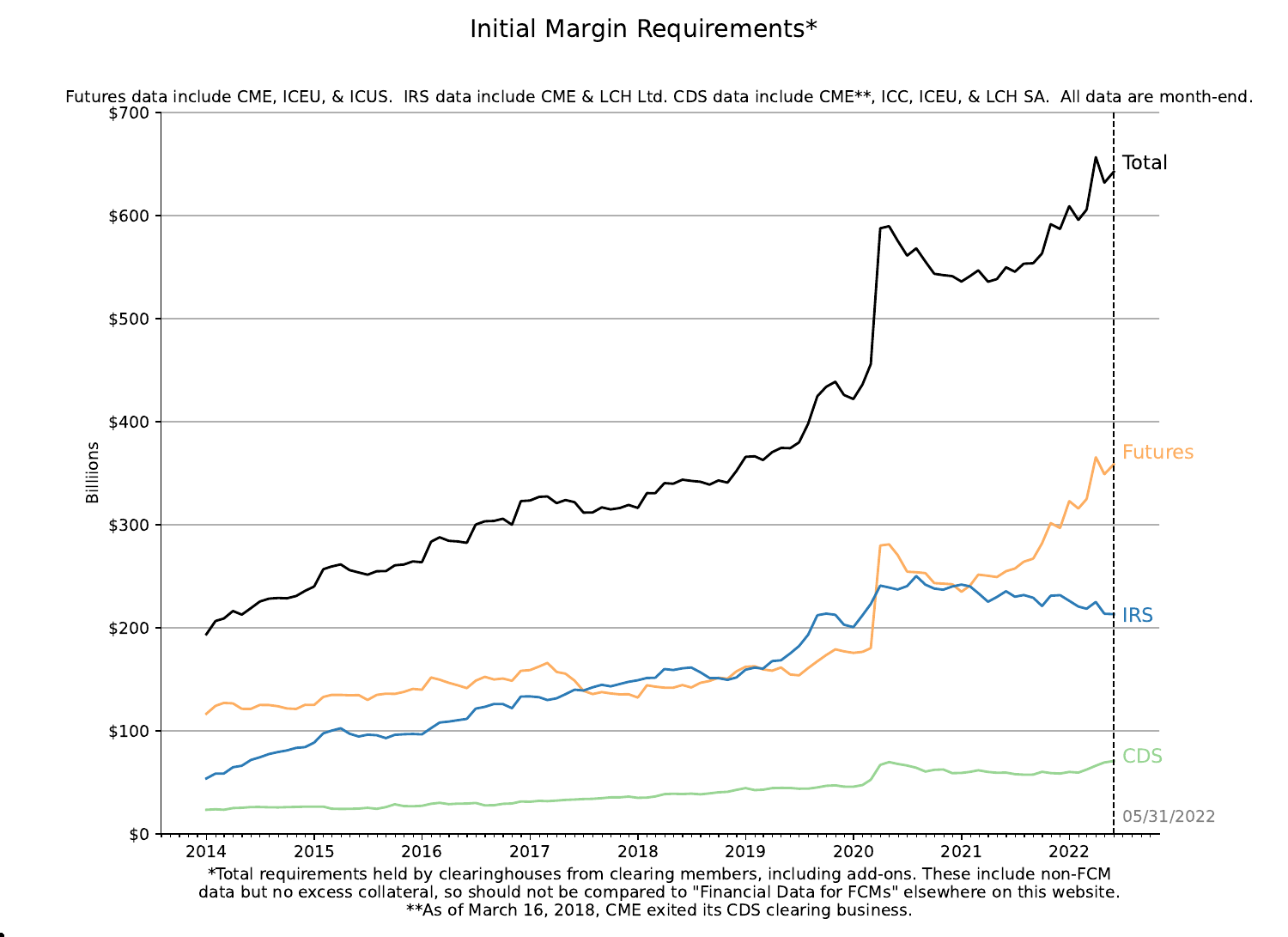## Initial Margin Requirements - Futures

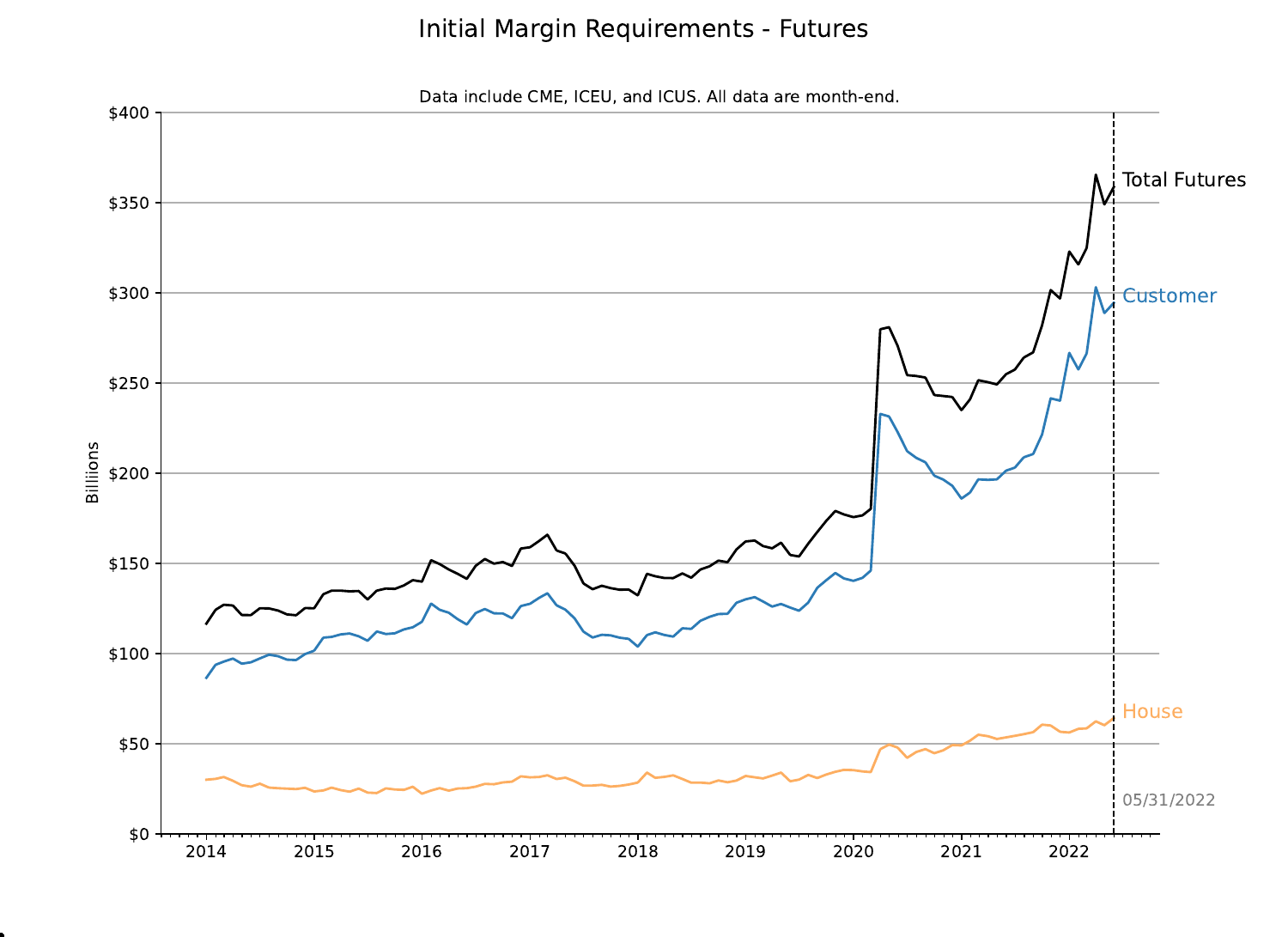## Initial Margin Requirements - IRS

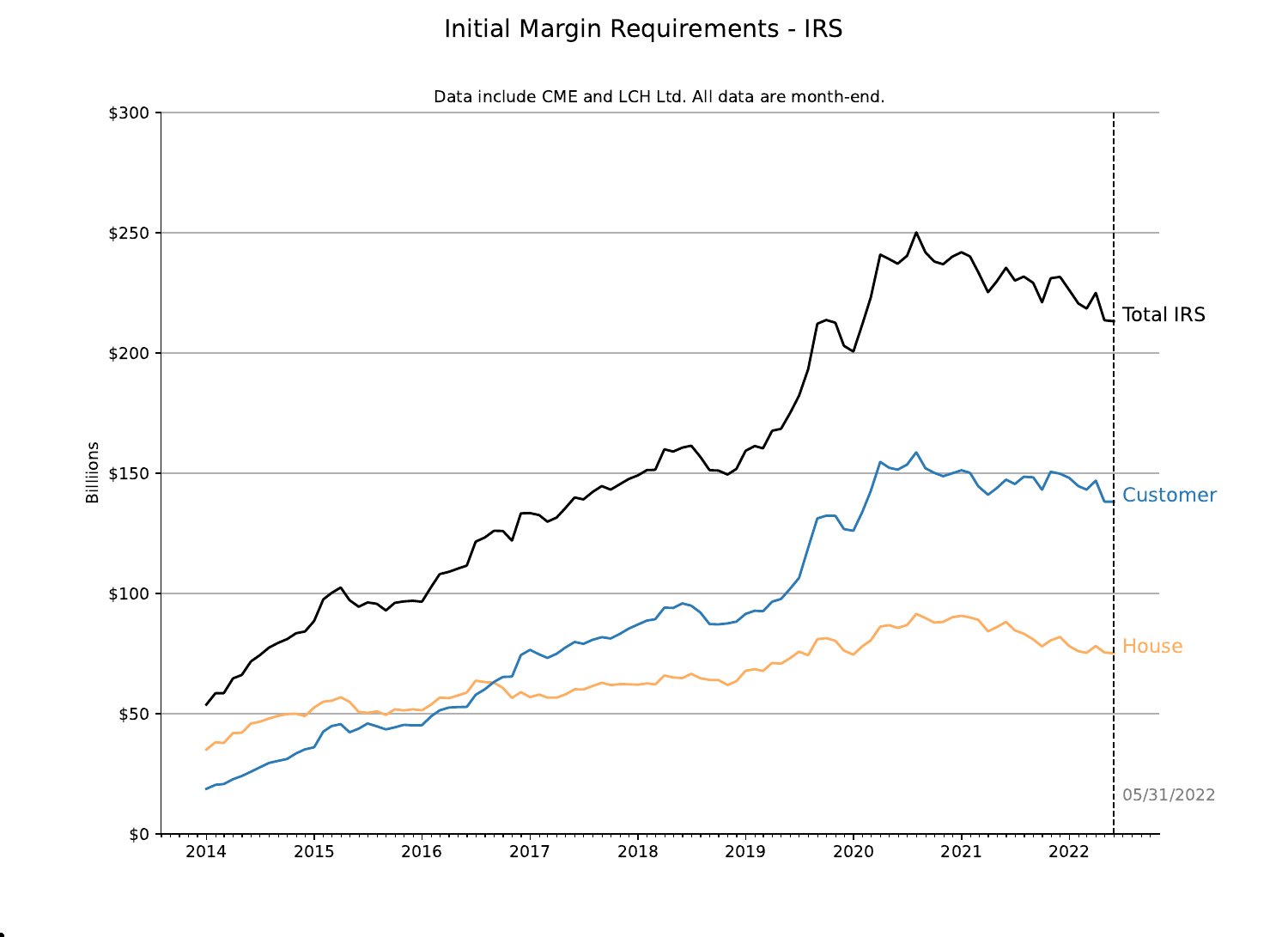#### Initial Margin Requirements - CDS